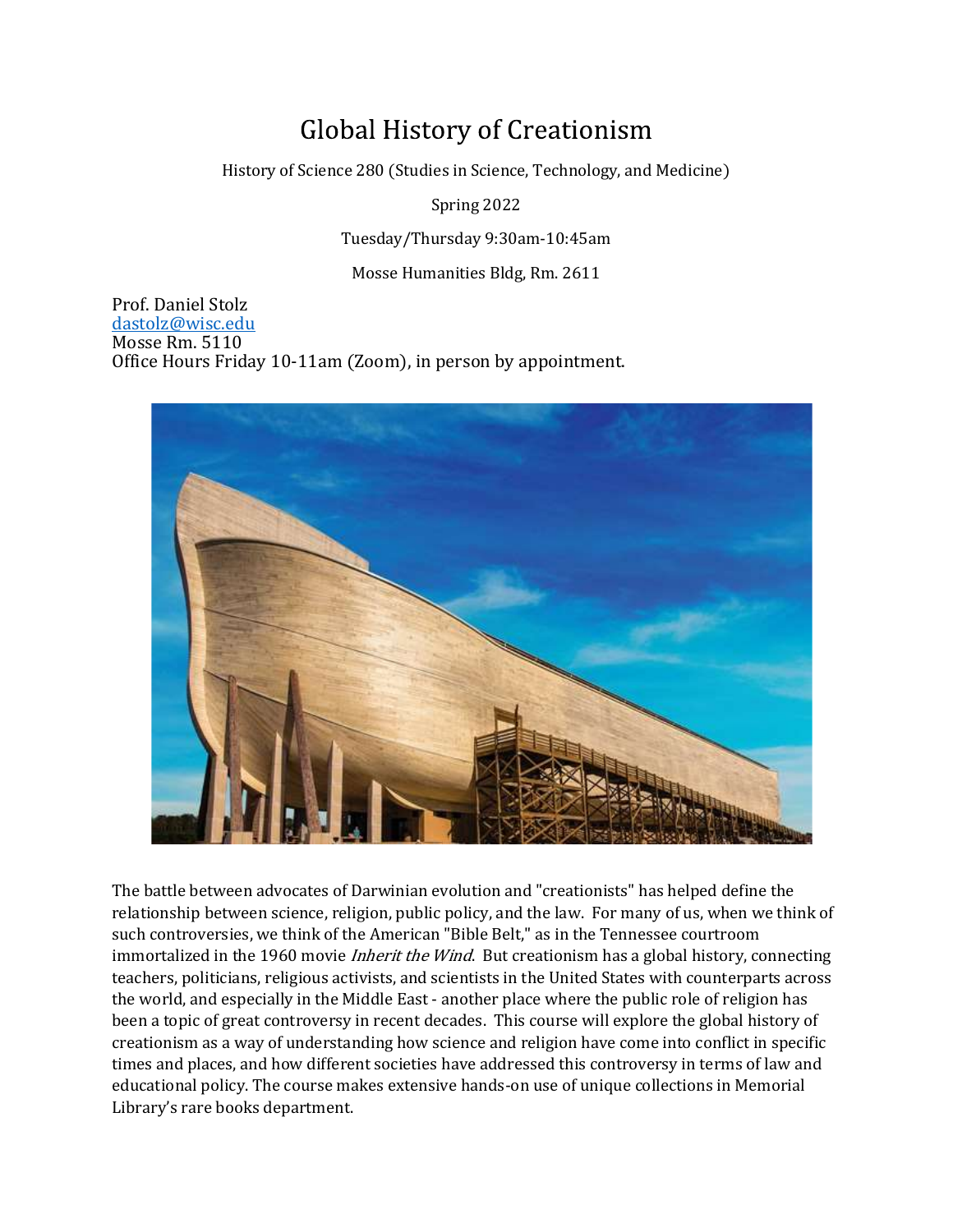## Overview

## Learning Goals

Students completing this course should be able to:

- $\rightarrow$  Analyze the relationship of science and religion in terms of historical context
- $\rightarrow$  Explain the development of anti-evolutionist movements in multiple parts of the world, including their relationship to each other
- $\rightarrow$  Analyze the argument of a work of historical scholarship
- $\rightarrow$  Interpret the significance of a primary source in light of given historical context
- $\rightarrow$  Write a short historical research paper based on primary as well as secondary sources
- $\rightarrow$  Understand how to use Memorial Library's special collections

## Explanation of Credit Hours

This 3-credit course meets as a group for 3 hours per week (according to UW-Madison's credit hour policy, each lecture counts as 1.5 hours). The course also carries the expectation that you will spend an average of at least 2 hours outside of class for every hour in the classroom. In other words, in addition to class time, plan to allot an average of at least 6 hours per week for reading, writing, preparing for discussions, and/or studying for quizzes and exams for this course.

### Course Materials

This course has one required text, which is widely available for purchase as well as held on reserve in College Library:

Ronald L. Numbers, The Creationists: From Scientific Creationism to Intelligent Design, expanded edition (Cambridge, MA: Harvard University Press, 2006). ISBN 978-0-674- 02339-0. It is important that you use a copy of the expanded edition, not earlier editions.

A variety of other readings, as well as films, will be available on Canvas.

This course is graded on an A, AB, B, BC, C, D, F scale:

 $A = 93-100$  $AB = 88-92$  $B = 82-87$  $BC = 77-81$  $C = 72-76$  $D = 67 - 71$  $F = 66$  or below.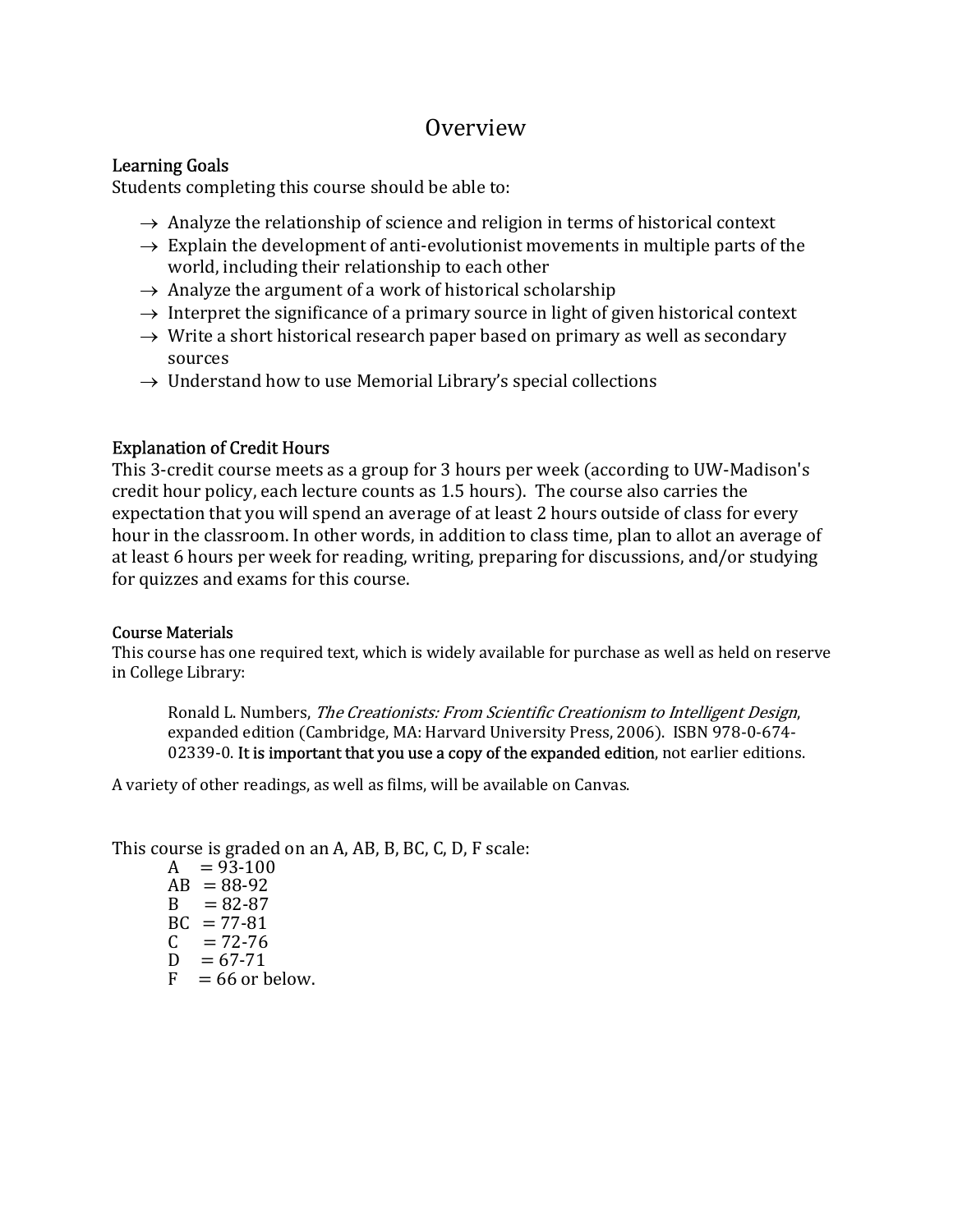## Assessment

## Class participation (20%)

This course is a seminar. You must participate in class discussions. Participation includes attendance, active listening, completion of short in-class writing activities and presentations, and voicing your own ideas and questions to advance the conversation.

## Participation Rubric

| Excellent (90-100)   | Good (80-90)        | Competent (70-80)    | Inadequate (60-70)  | Fail (0-60) |
|----------------------|---------------------|----------------------|---------------------|-------------|
|                      |                     |                      |                     |             |
| -Mastery over        | -Knows readings     | -Basic grasp of      | -Insufficient       | -Uninvolved |
| readings and         | well                | reading              | command of reading  | -Unexcused  |
| previous discussion  | -Consistent         | -Mostly offers facts | -Attempts to        | -Disruptive |
| -Explores questions  | preparation and     | or surface-level     | contribute facts or |             |
| rigorously           | involvement         | interpretations      | interpretations     |             |
| -Comes to class with | -Offers analysis of | -Contributes when    | when called but     |             |
| interpretations and  | texts in class      | called upon but not  | unable to offer     |             |
| questions            |                     | actively engaged     | substance           |             |
| -Engages others      |                     |                      |                     |             |

## Questions (15%)

Our class discussions will be based partly on your own questions. Please choose whether you want to be in the Tuesday or Thursday group for this assignment. Tuesday group students should submit one question for class discussion by Monday at 5pm. Thursday group students should submit their questions by Wednesday at 5pm. We will work on developing productive discussion questions.

### Reading responses  $(5 \times 2\% = 10\%)$

I will ask you to write five brief (one-paragraph) responses to broad questions about the reading or other course materials. These responses will be graded complete/incomplete. Complete responses will respond to the assigned question and demonstrate thoughtful engagement with the relevant course materials.

## Reading analysis  $(4 \times 5\% = 20\%)$

I will sometimes ask you to write a longer and more specific type of analysis of one of the assigned readings. In these assignments, please identify the author's main argument, then discuss two ways in which the author supports this argument, and one limitation of the argument. These assignments will be due in weeks when there is no reading response.

Mid-Term Paper (15%, due Friday 3.11): Analysis of a primary source from the Religion and Science collection in Memorial Library's special collections. You may use a source from a curated sample of books from the collection, or write about a source that you find in the collection yourself. The source should relate to a topic that we cover in the first three parts of this course (material through March 8th). Length: 3 pages (double-spaced).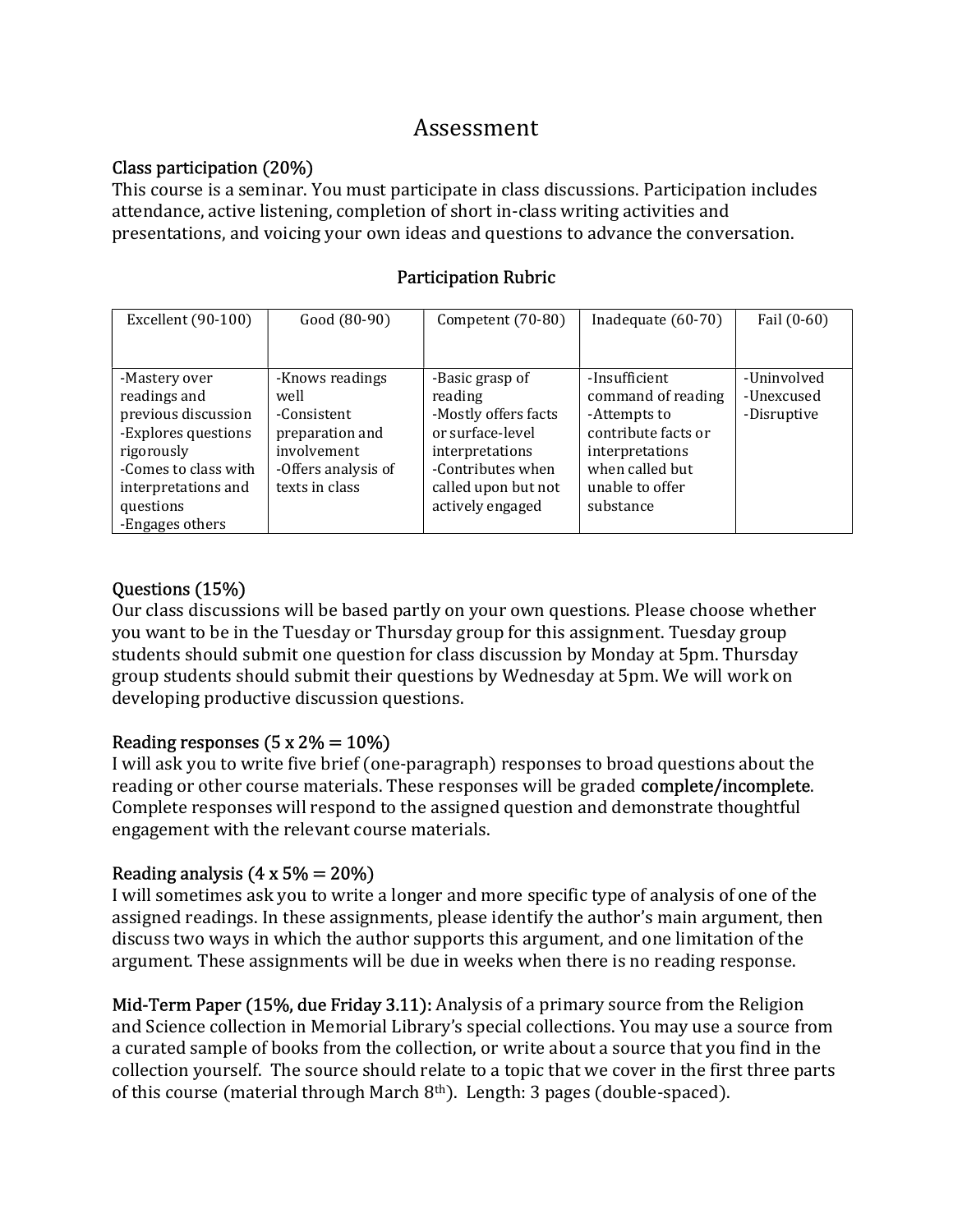Final Paper (20%, due Tuesday 5.10): Use sources in the Religion and Science collection to analyze an evolution-creation controversy not covered in this course, or add substantially to the analysis of a controversy that we did cover in this course. Length: 10 pages (doublespaced).

### Late Policy

Late work will lose one half of a letter grade for each day past the deadline. However, for ONE reading response, OR reading analysis, OR the midterm essay, you may hand in your work late for "passing" (70%) credit until Thursday, May  $5<sup>th</sup>$ , at  $11:59$ pm. Due to the need to submit course grades promptly at the end of the semester, I cannot accept any work other than the final assignment after May 5th.

### Special Note on Accommodations for Sick or Quarantined Students

If your semester is disrupted due to Covid or another health crisis, I will offer you reasonable accommodations to continue your progress in this course. This includes the possibility of arranging alternative days for you to visit the rare books room in Memorial Library, if you miss some of those meetings. I would always prefer you miss a day out of caution rather than take a risk with the health of the class. Please contact me ASAP to discuss accommodations.

## Learning Needs

### Accommodations

You are welcome to discuss your learning needs with me. If you plan to request disability accommodations in this course, please register with the McBurney Disability Resource Center as soon as possible. Please note that the McBurney Center now sends notification emails to faculty, rather than relying on "VISA" cards. I am guided by the university's policy:

### Writing Resources

The History Lab is a resource center where experts (PhD students) will assist you with your history papers. No matter your stage in the writing process — choosing a topic, conducting research, composing a thesis, outlining your argument, revising your drafts the History Lab staff can help you sharpen your skills and become a more successful writer. Drop by Humanities 4255 or schedule a one-on-one consultation at http://go.wisc.edu/hlab.

The Writing Center is a campus-wide resource offering help with any writing assignment in any course. They offer drop-in as well as by-appointment options, at eight different locations. Visit writing.wisc.edu to learn more.

### Academic Integrity

I expect you to know and abide by the university's policies on academic integrity. I follow the university's policies for suspected violations. For more information, see: https://conduct.students.wisc.edu/academic-integrity/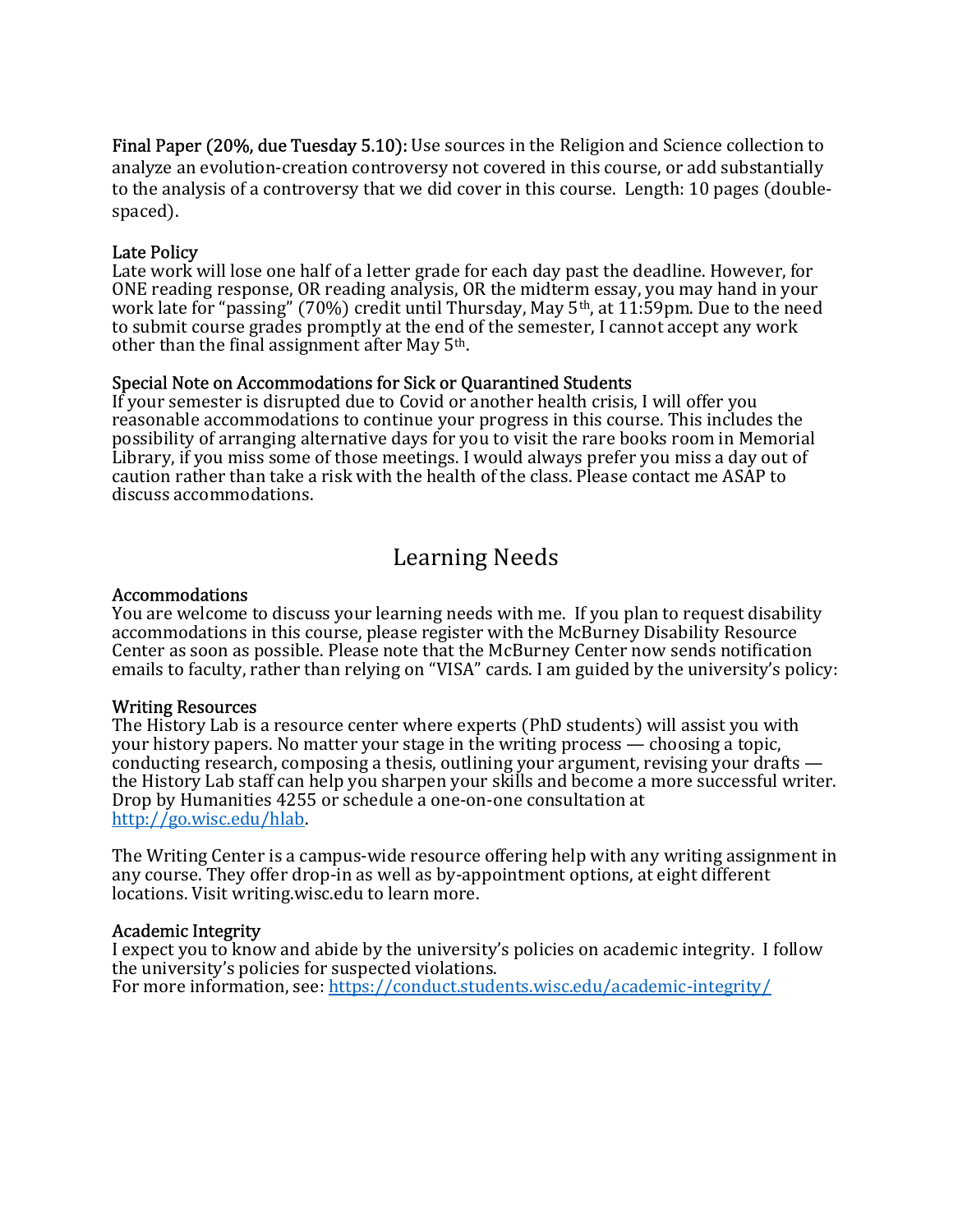## Schedule of Meetings and Readings

## Part I: A Historical Approach to Science, Religion, and Creationism

T 1.25: Introductions and Overview

- o Peter Foster, "Republicans fire 2016 starting gun at Christian college that teaches world is 6,000 years old," Daily Telegraph, 23 March 2015, telegraph.co.uk.
- o Kenneth Chang, "Creationism, Minus a Young Earth, Emerges in the Islamic World," New York Times, 3 November 2009, p. D3, ProQuest Historical Newspapers.

Th 1.27: How Can We Understand Science and Religion as Historical Phenomena?

- $\circ$  John Hedley Brooke, "Introduction," in *Science and Religion: Some Historical Perspectives* (Cambridge, UK: Cambridge University Press, 1991), 1-15.
- o Bronislaw Szerszynski, "Understanding Creationism and Evolution in America and Europe," in Science and Religion: New Historical Perspectives, ed. T. Dixon, G. Cantor, and S. Pumfrey (Cambridge, UK: Cambridge University Press, 2011), 153-160.

T 2.1: Before creation ism: creation in scripture, exegesis, and natural theology

- o Genesis Ch. 1-8, focusing on creation and flood narratives. Use any common Bible translation available online, such as the Standard, Revised Standard, NRSV, Jewish Publication Society, etc.
- $\circ$  Selections from *St. Augustine, The Literal Meaning of Genesis, trans. John Taylor (New* York: Paulist Press, 1982), 1 page.
- o William Paley, Natural Theology: Or, Evidences of the Existence and Attributes of the Deity, Collected from the Appearance of Nature (New York: E. Duyckinck, 1820), pp. 7-14. (The pagination of this edition is unreliable; just read the whole selection.)
- o Qur'an 7:54-64, 41:9-12, and 22:39-48

## First Reading Response Due

Th 2.3 What Darwin said and did not say

 $\circ$  Charles Darwin, *On the Origin of Species: A Facsimile of the First Edition* (Cambridge, MA: Harvard University Press), 80-96, 101-30, 480-90.

## Part II: Debating Evolution in Europe, the U.S., the Middle East, and Islamic South Asia, 1859-1900

T 2.8: Evolution in Anglo-American universities after Darwin

- $\circ$  Ronald L. Numbers, "Creationism in the Age of Darwin," in *The Creationists* (Cambridge, MA: Harvard University Press, 2006), 15-32
- o Paul Croce, "Probabilistic Darwinism: Louis Agassiz vs. Asa Gray on Science, Religion, and Certainty," Journal of Religious History 22 (1998), pp. 35-58.

## First Reading Analysis Due

Th 2.10 Darwin among the Missionaries

 $\circ$  Marwa Elshakry, "The Gospel of Science and American Evangelism in Late Ottoman Beirut," Past and Present 196 (Aug., 2007), 173-214.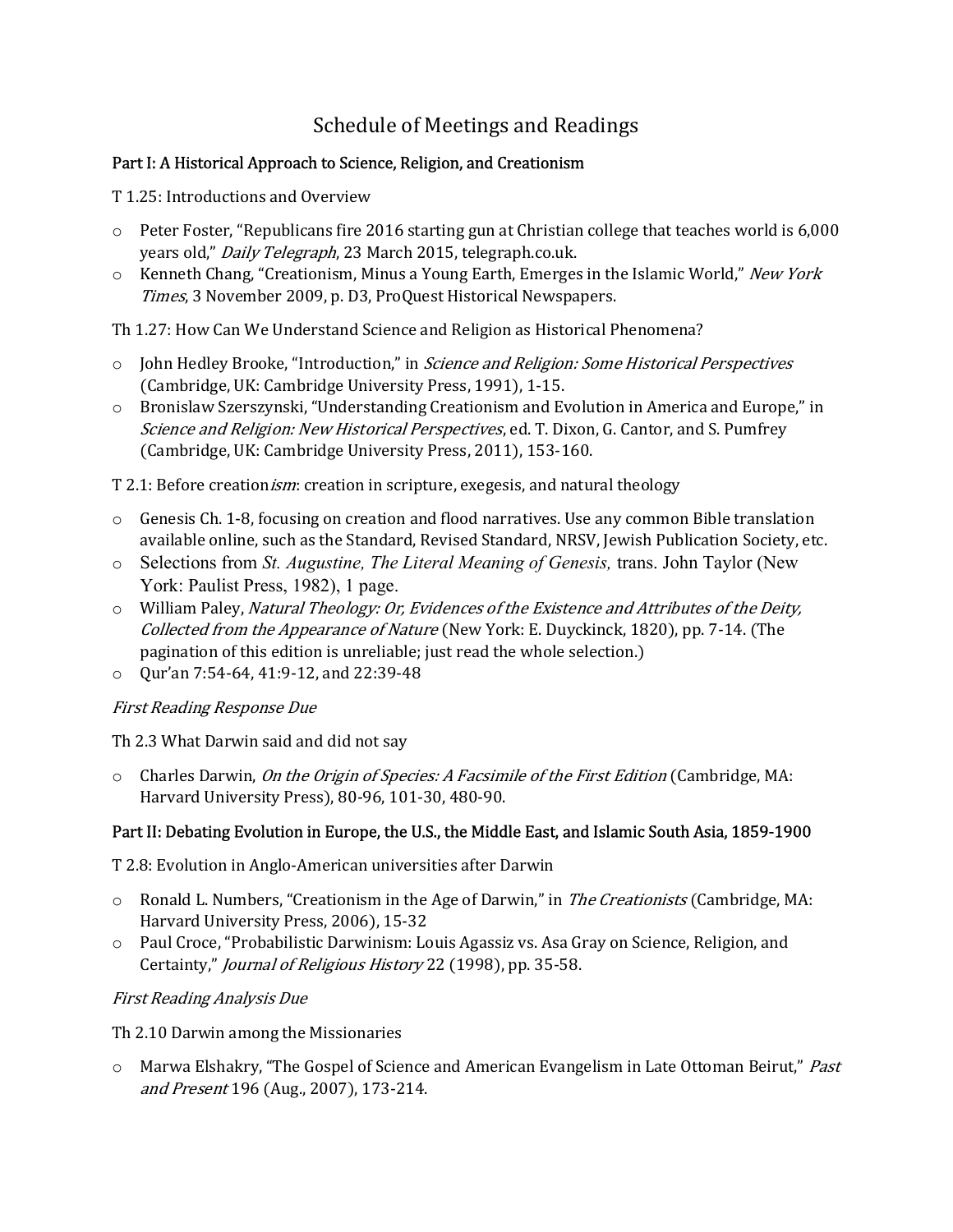T 2.15 Darwin among the Muslim Reformers (I)

- o Martin Riexinger, "Responses of South Asian Muslims to the Theory of Evolution," Die Welt des Islams 49 (2009): 212-247.
- $\circ$  Sayyid Ahmad Khan, "Lecture on Islam," in *Modernist Islam*, 1840-1940: A Sourcebook, ed. Charles Kurzman (Oxford: Oxford University Press, 2002), 291-303 (excerpts).

Second Reading Response Due

Th 2.17 Darwin among the Muslim Reformers (II)

- o Sarah Qidwai, "Darwin or Design: Sir Sayyid Ahmad Khan's Views on Human Evolution," in The Cambridge Companion to Sayyid Ahmad Khan, ed. Yasmin Saikia and Raisur Rahim (Cambridge: Cambridge University Press, 2018)
- o Jamal al-Din al-Afghani, "The Refutation of the Materialists" (excerpts), in An Islamic Response to Imperialism: Political and Religious Writings of Sayyid Jamal al-Din "al-Afghani" (Berkeley, CA: University of California Press, 1983).

#### Part III: Creationism and the Fundamentalist Controversy in the United States

T 2.22 Evolution and the Challenge of Higher Criticism

- $\circ$  Read: Ronald Numbers, "Creationism in the Fundamentalist Controversy," in The Creationists (Cambridge, MA: Harvard University Press, 2006), 51-68.
- o T.T. Martin, *Hell and the High Schools* (Kansas City: Western Baptist Publishing, 1923), 147-59.

Th 2.24 The Scopes Trial in Its Time

- o Edward J. Larson, "Jockeying for Position," pp. 111-146 in Summer for the Gods: The Scopes Trial and America's Continuing Debate Over Science and Religion (New York: Basic Books, 1997).
- o Jeffrey P. Moran, "Reading Race into the Scopes Trial: African American Elites, Science, and Fundamentalism," Journal of American History 90 (2003): 891-911.
- o William Jennings Bryan, "God and Evolution," in Creation-Evolution Debates, vol. 2, ed. Ronald L. Numbers (New York: Garland, 1995), 1-9.

Second reading analysis due

T 3.1 Library Visit I

Work with Religion and Science Collection in Rare Books Room: midterm paper

Th 3.3 Library Visit II

Work with Religion and Science Collection in Rare Books Room: midterm paper

T 3.8 The Scopes Trial Reinterpreted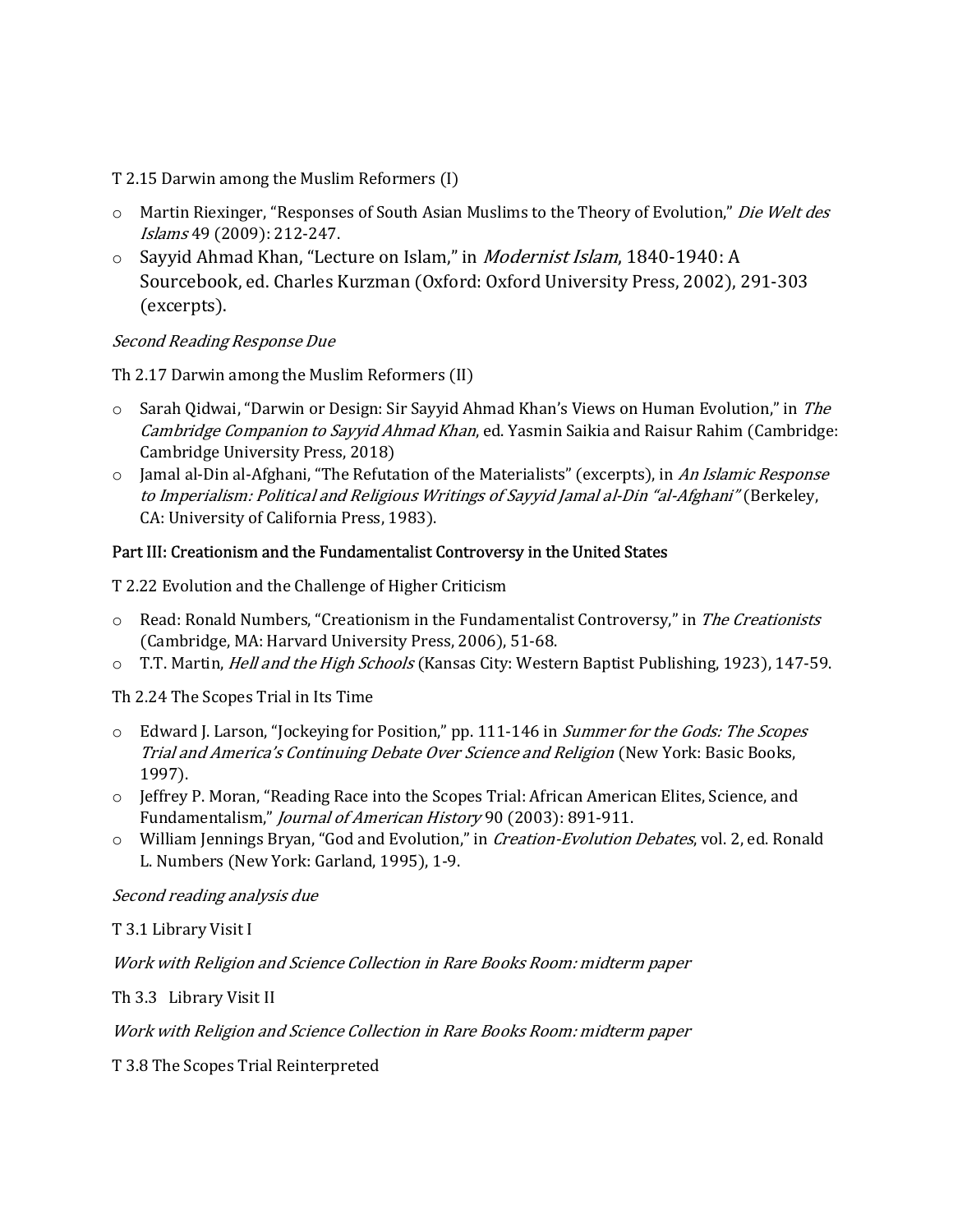- $\circ$  Edward J. Larson, "Choosing Sides," pp. 87-110 in *Summer for the Gods: The Scopes Trial and* America's Continuing Debate Over Science and Religion (New York: Basic Books, 1997).
- o Watch Inherit the Wind (dir. by Stanley Kramer, 1960)

# Part IV: "Creation Science": New Approaches to Contesting Evolution in the U.S., 1961-2005

Th 3.10 Noah's Flood as Geological Theory

- o Ronald L. Numbers, "John C. Whitcomb, Jr., Henry M. Morris, and The Genesis Flood," in The Creationists (Cambridge, MA: Harvard University Press, 2006), 208-38.
- o John C. Whitcomb, and Henry M. Morris, The Genesis Flood: The Biblical Record and Its Scientific Implications (Philadelphia: Presbyterian and Reformed Publishing, 1961), selections.

## Friday 3.11 Midterm Essay Due

### SPRING BREAK

T 3.22 Why Creation Science?

- o Christopher Toumey, "Modern Creationism and Scientific Authority," Social Studies of Science 21 (1991): 681-99.
- $\circ$  John C. Whitcomb, and Henry M. Morris, *The Genesis Flood: The Biblical Record and Its* Scientific Implications (Philadelphia: Presbyterian and Reformed Publishing, 1961), selections.

Third reading analysis due

Th 3.24 Creationists Build Institutions: Creation Science Research

- o Ronald L. Numbers, "Creation Research Institutes," in The Creationists (Cambridge, MA: Harvard University Press, 2006), 312-28.
- o Susan Trollinger and William Trollinger, Jr., "Museum," pp. 16-63 in Righting America at the Creation Museum (Baltimore: Johns Hopkins University Press, 2006).
- o Explore www.creationmuseum.org

T 3.29 Visit to UW Geology Museum (tentative)

Third reading response due (on creationmuseum.org)

Th 3.31 The Legal History of Creationism in the U.S.

- o Edward J. Larson, "Outlawing Creation, 1981-1990," pp. 156-184 in Trial and Error: The American Controversy over Creation and Evolution, 3<sup>rd</sup> ed. (Oxford: Oxford University Press, 2003).
- $\circ$  Excerpts from opinions of the U.S. Supreme Court in *Epperson v. Arkansas* (1968) and *Edwards* v. Aguillard (1987).
- T 4.5 Intelligent Design: Creationism by Another Name?
- o Watch Judgment Day: Intelligent Design on Trial (on Canvas)

Fourth reading response due